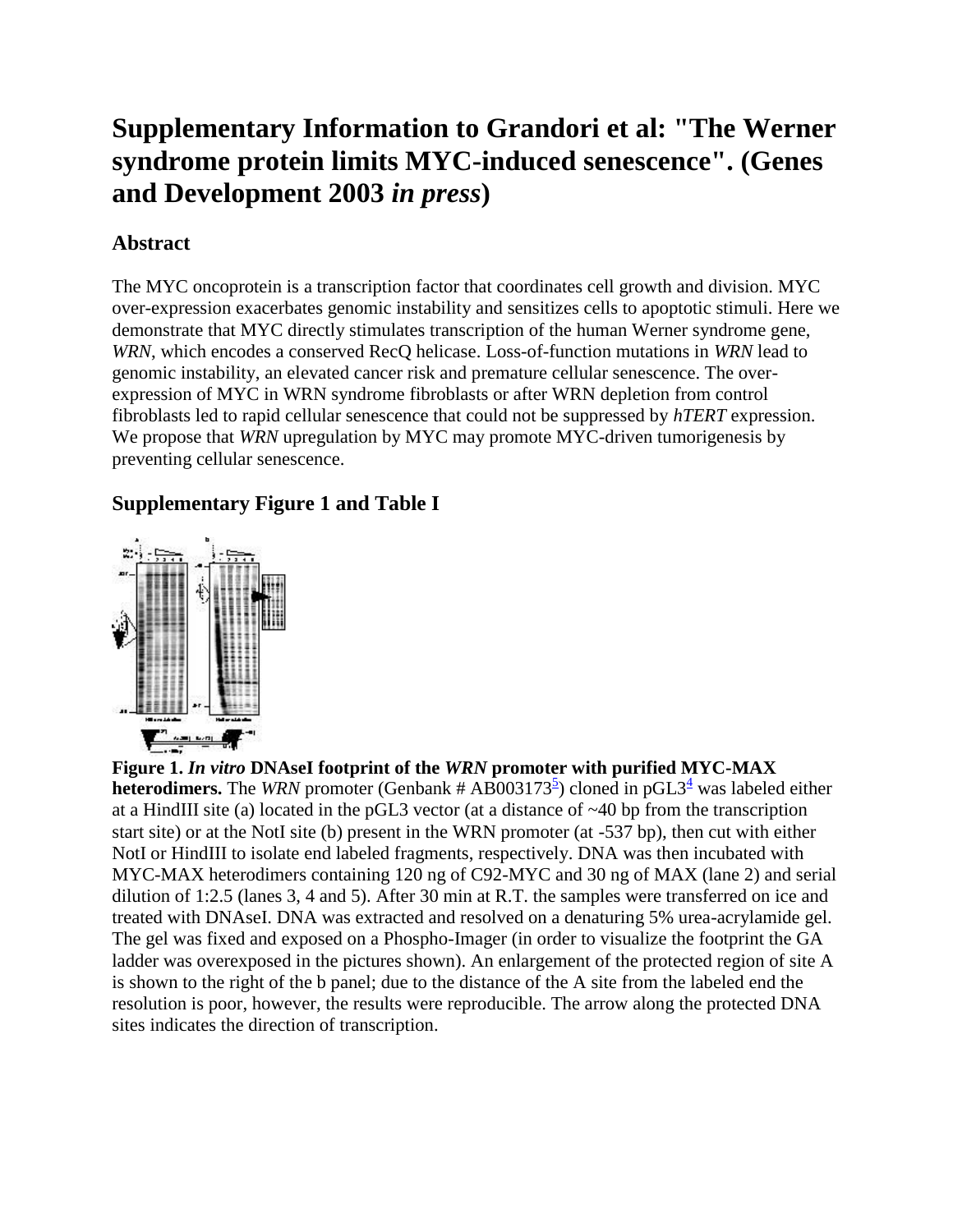

**Table I. List of a selected set of genes increased by Myc (>2fold) in at least one of the WRN- /- cells but not in the control fibroblasts.** Only a subset of the increased genes is shown in support of the phenotypic characterization of the WRN-/- cells after transduction with *c-myc* expressing retroviruses. In fact, among the induced genes several encode metalloproteases, previously described as characteristically increased in senescent cells<sup>[3](http://parma.fhcrc.org/cgrandori/#shelton)</sup>. The comparison included RNA prepared from *hTERT<sup>+</sup>* ,WRN-/- cells (AG00780 and AG03141) infected with *c-myc* retrovirus (LmycSN) or empty vector (LN) or from normal fibroblasts also with or without Myc. All samples were collected at passage 3 when the WRN cells indicated morphological changes of senescence. Each RNA pair Myc and LN was used to generate labeled cDNA with Cy3 and Cy5 respectively, and hybridized to 18,000 spotted human cDNA array, produced by the Fred Hutchinson Array Facility. The fluorescence intensity was normalized by local regression analysis following the elowessi scatter plot smoother using  $f = 67\%$  $f = 67\%$  $f = 67\%$  and Splus software (f is the fraction of data used for smoothing each point). The fold differences in fluorescence intensity between Myc and LN for the genes shown in Table I are shown below.

#### **Supplementary Material and Methods**

**Northern analysis and RT-PCR.** Northern analysis of *WRN* mRNA expression was performed with polyA+ RNA using standard t[e](http://parma.fhcrc.org/cgrandori/#gray)chniques and a full length *WRN* cDNA probe<sup>2</sup>. Northern controls included *Myc-ER*, endogenous *c-myc*, *actin*, or *max* (see Figure 1). A Phospho-Imager was used to quantify steady state mRNA levels. RT-PCR primers for *h-TERT* were: 5- CGAGCTGCTCAGGTCTTTCTTTTATG-3 and 5-CCACGACGTAGTCCATGTTCACAATC-3. Primers for the ribosomal protein 36B4, used as a control, were: 5- TGCCAGTGTCTGTCTGCAGA-3 and 5-ACAAAGGCAGATGGATCAGC-3.

**Chromatin cross-linking and immunoprecipitations (ChIP assay).** The basic ChIP protocol and quantification was performed has described<sup>1</sup>[.](http://parma.fhcrc.org/cgrandori/#frank) The following modifications were made: 1.5- $3.3 \times 10^8$  fixed cells were sonicated in 6 ml SDS buffer. The lysate was diluted with 3 ml of Triton Dilution Buffer (100 mM Tris pH 8.6, 100 mM NaCl, 5 mM EDTA, 5% Triton X-100). MYC and control IPs were performed using 9 ml of lysate and either 50 µg polyclonal anti-MYC antibody (N262, Santa Cruz Cat. #SC764) or 500 µl blocked protein A beads (50% slurry protein A-sepharose (Amersham). PCR was performed with 4 µl of DNA and 800 nM primers diluted to